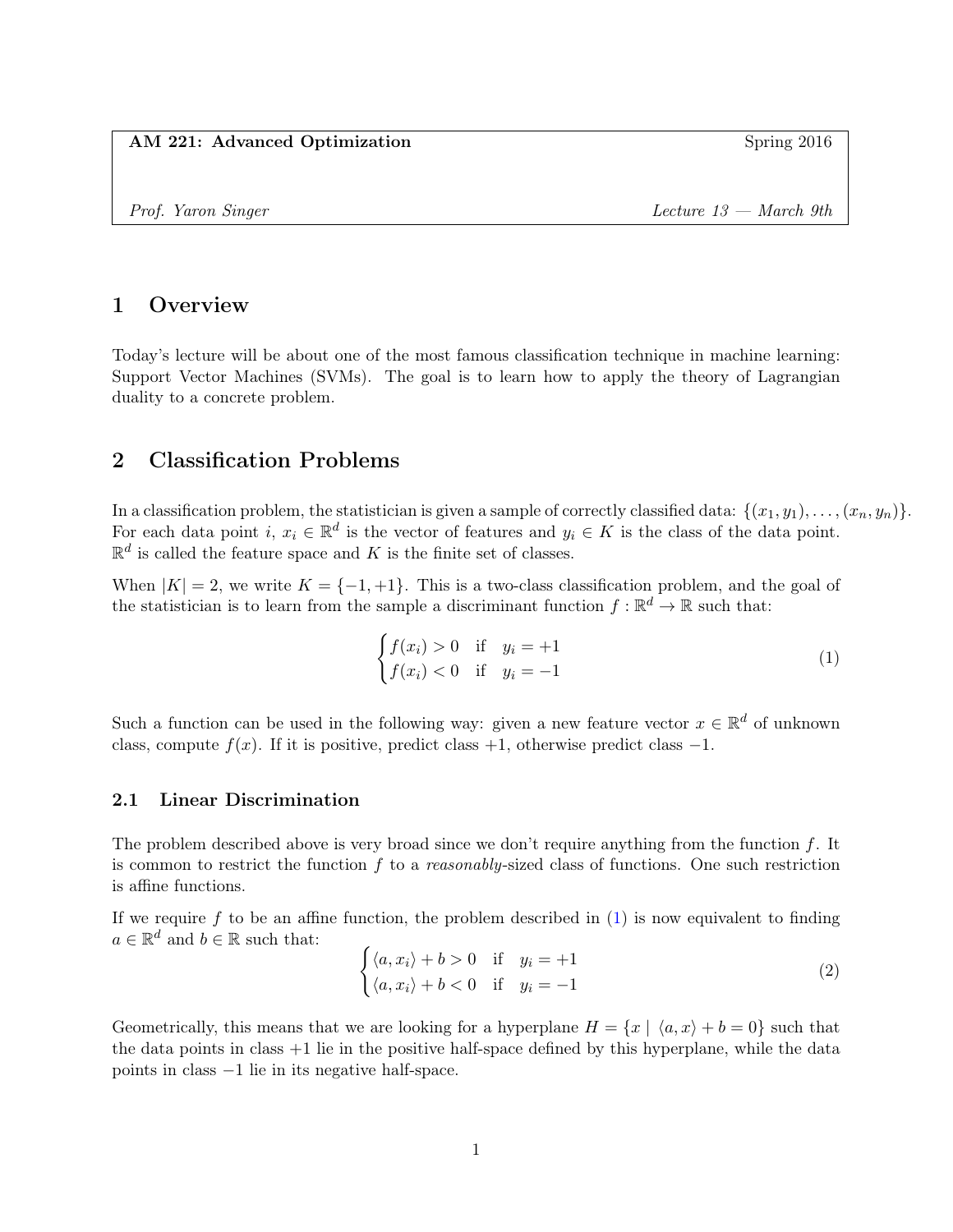

Figure 1: A linear discriminant is a hyperplane separating the feature vectors of class +1 (red dots) from the feature vectors in class  $-1$  (blue dots). Proposition [2](#page-2-0) states that it is possible to find such a hyperplane if and only if the convex hulls of the vectors of each class do not intersect.

*Remark* 1. It is useful to note that the set of linear inequalities  $(2)$  is equivalent to:

<span id="page-1-0"></span>
$$
\begin{cases} \langle a, x_i \rangle + b \ge 1 & \text{if } y_i = +1 \\ \langle a, x_i \rangle + b \le -1 & \text{if } y_i = -1 \end{cases}
$$
 (3)

Indeed, any  $(a, b)$  which satisfy [\(3\)](#page-1-0) satisfies [\(2\)](#page-0-1). Conversely, given  $(a, b)$  satisfying (2), we see that if we multiply the inequalities in [\(2\)](#page-0-1) by some positive constant c large enough, then  $(a', b') := (ca, cb)$ will satisfy  $(3)$ .

# 3 Support Vector Machines

#### 3.1 Separability

The first question one might ask is whether or not the set of inequalities in  $(3)$  is feasible, *i.e.* whether or not there exists a hyperplane separating the points in class  $-1$  from those in class  $+1$ .

Let us define  $I = \{i \mid y_i = +1\}$  the set of data points in class +1 and similarly  $J = \{j \mid y_j = -1\}$  the data points in class -1. The linear inequalities in [\(3\)](#page-1-0) can be rewritten in matrix form as  $XA \geq U$ , where X is the  $n \times (d+1)$  matrix whose *i*-th row is  $[x_i^T 1]$  if  $i \in I$  and  $[-x_i^T - 1]$  if  $i \in J$ , A is the concatenation of  $a$  and  $b$ , and  $U$  is the vector whose components are all one.

Then, by Farkas' lemma, if [\(3\)](#page-1-0) is not feasible, *i.e.* if there does not exist A such that  $XA \geq U$ , then there exists Y such that  $Y^T X = 0$ ,  $Y^T U > 0$  and  $Y \ge 0$ . Let us write  $Y_i = \lambda_i$  when  $i \in I$  and  $Y_j = \mu_j$  when  $j \in J$  (note that  $(I, J)$  is a partition of  $\{1, \ldots, n\}$ ). Then  $Y \ge 0$  implies that  $\lambda \ge 0$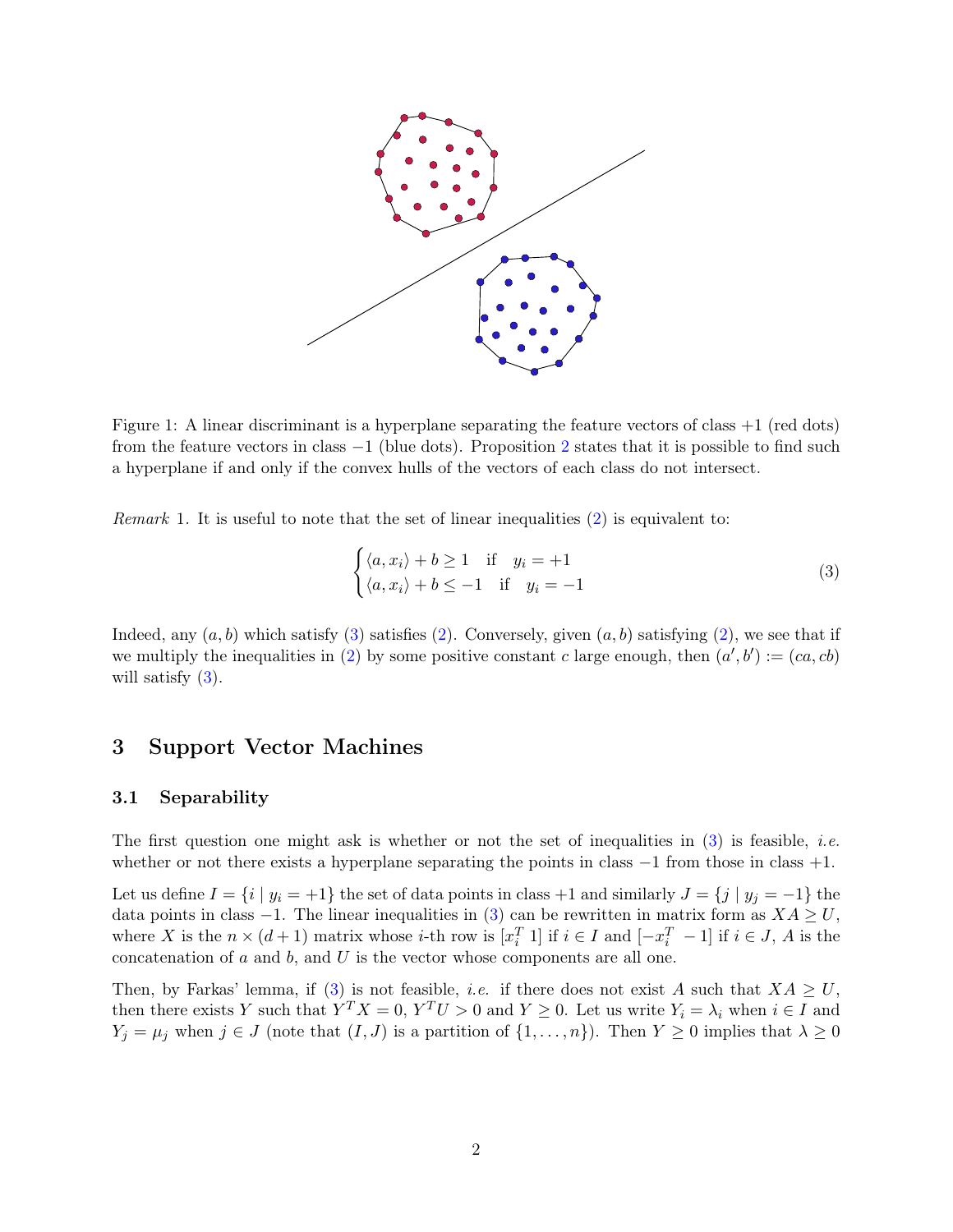and  $\mu \geq 0$ . And the conditions  $Y^T U = 0$  and  $Y^T U > 0$  imply:

$$
\sum_{i \in I} \lambda_i x_i = \sum_{j \in J} \mu_j x_j \tag{4}
$$

<span id="page-2-3"></span><span id="page-2-2"></span><span id="page-2-1"></span>
$$
\sum_{i \in I} \lambda_i = \sum_{j \in J} \mu_j \tag{5}
$$

$$
\sum_{i \in I} \lambda_i + \sum_{j \in J} \mu_j > 0 \tag{6}
$$

Equation [\(6\)](#page-2-1) as well as  $\lambda \geq 0$  and  $\mu \geq 0$  imply that  $\lambda \neq 0$  and  $\mu \neq 0$ . Hence we can define:

$$
\lambda'_i = \frac{\lambda_i}{\sum_{i \in I} \lambda_i} \text{ and } \mu'_j = \frac{\mu_j}{\sum_{j \in J} \mu_j}
$$

Finally, dividing [\(4\)](#page-2-2) both sides by  $\sum_{i \in I} \lambda_i$  and using [\(5\)](#page-2-3), we obtain:

<span id="page-2-4"></span>
$$
\sum_{i \in I} \lambda'_i x_i = \sum_{j \in J} \mu'_j x_j \tag{7}
$$

Note that  $\sum_{i\in I}\lambda'_i=\sum_{j\in J}\mu'_j=1$  and recall that the convex hull C of k vectors  $z_1,\ldots,z_k$  of  $\mathbb{R}^d$ , the smallest convex set containing the  $k$  vectors can be written:

$$
C = \left\{ \sum_{i=1}^{k} \lambda_i x_i \mid \lambda \ge 0 \text{ and } \sum_{i=1}^{k} \lambda_i = 1 \right\}
$$

As a consequence, the existence of  $\lambda'$  and  $\mu'$  satisfying [\(7\)](#page-2-4) is exactly equivalent to saying that the convex hulls of  $\{x_i, i \in I\}$  and  $\{x_j, j \in J\}$  intersect. We have now proved:

<span id="page-2-0"></span>Proposition 2. The set of linear inequalities in [\(3\)](#page-1-0) is feasible if and only if the convex hulls of  $\{x_i, i \in I\}$  and  $\{x_j, j \in J\}$  do not intersect.

### 3.2 Robust Separation

From now on, we will assume that the condition of Proposition [2](#page-2-0) is satisfied, so that we can find a hyperplane separating our data points. We note that the existence of one such hyperplane in fact implies the existence of infinitely many such hyperplanes and we need to decide on a criterion to select one which will be a "good" discriminant for our classification task.

Note that a separating hyperplane satisfying [\(3\)](#page-1-0) defines a region of the space which contains no data points:  $M = \{x \mid -1 \le \langle a, x \rangle + b \le 1\}.$  This region is contained between the two parallel hyperplanes  $\{x \mid \langle a, x \rangle + b = -1\}$  and  $\{x \mid \langle a, x \rangle + b = +1\}$  and is called the classification margin. We define its width to be the distance between the two boundary hyperplanes. You showed in your second assignment that this distance is equal to  $\frac{2}{\|a\|}$ .

This provides a criterion to select a "good" separating hyperplane: select a hyperplane which separates the data points the most, *i.e.* for which the width of the margin is maximal. Such a hyperplane is called a maximum margin hyperplane. Formally the optimization problem can be written: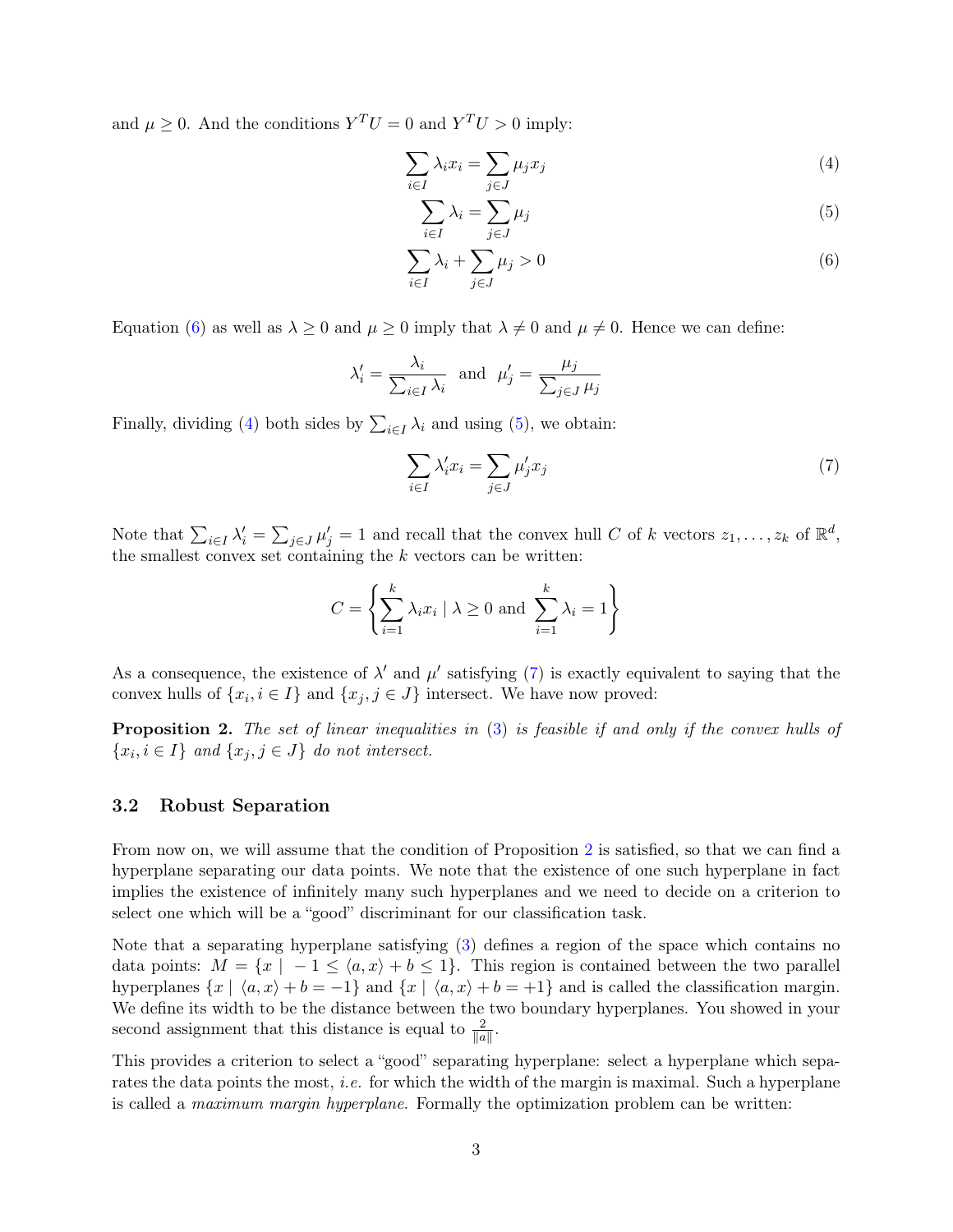$$
\max_{a,b} \frac{2}{\|a\|} \tag{8}
$$

$$
\text{s.t. } \langle a, x_i \rangle + b \ge 1, \ i \in I \tag{9}
$$

<span id="page-3-3"></span>
$$
\langle a, x_j \rangle + b \le -1, \ j \in J \tag{10}
$$

Equivalently we could minimize the quantity  $\frac{\|a\|}{2}$  or its squared  $\frac{\|a\|^2}{4}$  $\frac{u_{\parallel}^2}{4}$ . This leads to the following convex optimization problem in standard form:

$$
\min_{a,b} \frac{\|a\|^2}{4} \tag{11}
$$

$$
s.t. \langle a, x_i \rangle + b \ge 1, \ i \in I \tag{12}
$$

<span id="page-3-0"></span>
$$
\langle a, x_j \rangle + b \le -1, \ j \in J \tag{13}
$$

#### 3.3 Computing the Dual

We will now see how to compute the dual of Problem [\(11\)](#page-3-0). We start by forming the Lagrangian of the problem:

$$
L(a, b, \lambda, \mu) = \frac{\|a\|^2}{4} + \sum_{i \in I} \lambda_i (1 - \langle a, x_i \rangle - b) + \sum_{j \in J} \mu_j (\langle a, x_j \rangle + b + 1)
$$

where  $\lambda$  and  $\mu$  are the dual variables and are positive vectors of  $\mathbb{R}^{|I|}$  and  $\mathbb{R}^{|J|}$  respectively. By reordering the terms we get:

$$
L(a, b, \lambda, \mu) = \frac{\|a\|^2}{4} + \left\langle a, \sum_{j \in J} \mu_j x_j - \sum_{i \in I} \lambda_i x_i \right\rangle + \left\langle b, \sum_{j \in J} \mu_j - \sum_{i \in I} \lambda_i \right\rangle + \sum_{i \in I} \lambda_i + \sum_{j \in J} \mu_j
$$

We can now compute the dual function  $F(\lambda, \mu) = \min_{a,b} L(a, b, \lambda, \mu)$ . First, taking the derivate of L with respect to a and b, we see that the critical points of L as a function of its first two variables verify:

$$
\frac{a}{2} + \sum_{j \in J} \mu_j x_j - \sum_{i \in I} \lambda_i x_i = 0 \tag{14}
$$

<span id="page-3-2"></span><span id="page-3-1"></span>
$$
\sum_{j \in J} \mu_j - \sum_{i \in I} \lambda_i = 0 \tag{15}
$$

As a consequence, if [\(15\)](#page-3-1) is satisfied, then a critical point exists, and since  $L(a, b, \lambda, \mu)$  is convex in  $(a, b)$  the critical point is a global minimum. The value of a at the critical point is given by  $(14)$ and plugging it in the definition of the Lagrangian, we obtain:

$$
F(\lambda, \mu) = -\bigg\|\sum_{i \in I} \lambda_i x_i - \sum_{j \in J} \mu_j x_j\bigg\|^2 + \sum_{i \in I} \lambda_i + \sum_{j \in J} \mu_j
$$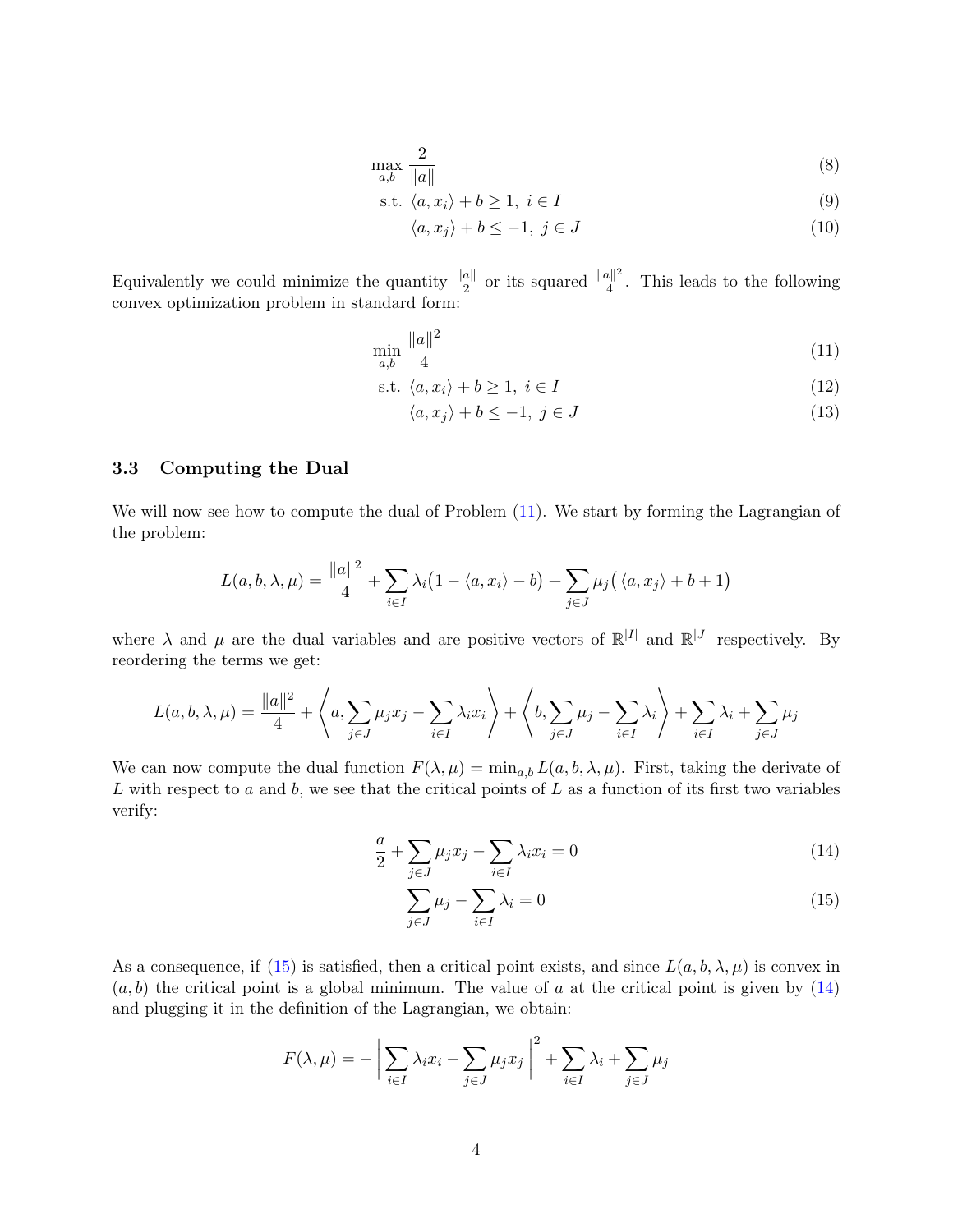If [\(15\)](#page-3-1) is not satisfied, then it is easy to see that the minimum of  $F(\lambda, \mu) = -\infty$ . Indeed, in this case one can simply let  $a = 0$  and observe that  $\left\langle b, \sum_{j \in J} \mu_j - \sum_{i \in I} \lambda_i \right\rangle$  converges to  $-\infty$  as b converges to  $\infty$  or  $-\infty$ .

The dual of Problem [\(11\)](#page-3-0) is simply maximizing the dual function F over  $\lambda \geq 0$  and  $\mu \geq 0$ . It is sufficient to restrict the domain to  $\lambda$  and  $\mu$  satisfying [\(15\)](#page-3-1) (otherwise the dual function is equal to  $-\infty$  and clearly not maximum). Hence, the dual problem can be written:

$$
\max_{\lambda,\mu} - \left\| \sum_{i \in I} \lambda_i x_i - \sum_{j \in J} \mu_j x_j \right\|^2 + \sum_{i \in I} \lambda_i + \sum_{j \in J} \mu_j \tag{16}
$$

$$
\text{s.t. } \sum_{i \in I} \lambda_i = \sum_{j \in J} \mu_j \tag{17}
$$

$$
\lambda \ge 0, \ \mu \ge 0 \tag{18}
$$

It is possible to further simplify this problem by parametrizing it in terms of  $s = \sum_{i \in I} \lambda_i = \sum_{j \in J} \mu_j$ ,  $\lambda' = \frac{\lambda}{s}$  $\frac{\lambda}{s}$  and  $\mu' = \frac{\mu}{s}$  $\frac{\mu}{s}$ :

$$
\max_{\lambda',\mu',s} -s^2 \bigg\| \sum_{i \in I} \lambda'_i x_i - \sum_{j \in J} \mu'_j x_j \bigg\|^2 + 2s \tag{19}
$$

$$
\text{s.t. } \sum_{i \in I} \lambda'_i = \sum_{j \in J} \mu'_j = 1 \tag{20}
$$

$$
\lambda' \ge 0, \ \mu' \ge 0, \ s \ge 0 \tag{21}
$$

The maximum in s is clearly attained when:

$$
s = \frac{1}{\left\| \sum_{i \in I} \lambda'_i x_i - \sum_{j \in J} \mu'_j x_j \right\|^2}
$$

and one can finally write the dual problem of [\(11\)](#page-3-0):

$$
\max_{\lambda',\mu'} \frac{1}{\left\| \sum_{i\in I} \lambda'_i x_i - \sum_{j\in J} \mu'_j x_j \right\|^2}
$$
\n(22)

$$
\text{s.t. } \sum_{i \in I} \lambda'_i = \sum_{j \in J} \mu'_j = 1 \tag{23}
$$

<span id="page-4-0"></span>
$$
\lambda' \ge 0, \ \mu' \ge 0 \tag{24}
$$

#### 3.4 Strong Duality

It is not hard to see that whenever the condition of Proposition [2](#page-2-0) holds, then the set of inequalities in [\(3\)](#page-1-0) are also strictly feasible: that is, they are still feasible by replacing the inequalities by strict inequalities. In other words, Slater's condition holds and we have strong duality: the optimum value of  $(22)$  is equal to the optimum value of  $(11)$ . By taking the inverse square root both sides, we can rewrite this in terms of the original problem [\(8\)](#page-3-3):

<span id="page-4-1"></span>
$$
\max_{a,b} \frac{2}{\|a\|} = \min_{\lambda',\mu'} \left\| \sum_{i \in I} \lambda'_i x_i - \sum_{j \in J} \mu'_j x_j \right\|
$$
\n
$$
\text{s.t. } \langle a, x_i \rangle + b \ge 1, \ i \in I \qquad \qquad \text{s.t. } \sum_{i \in I} \lambda'_i = \sum_{j \in J} \mu'_j = 1
$$
\n
$$
\langle a, x_j \rangle + b \le -1, \ j \in J \qquad \qquad \lambda' \ge 0, \ \mu' \ge 0
$$
\n
$$
(25)
$$